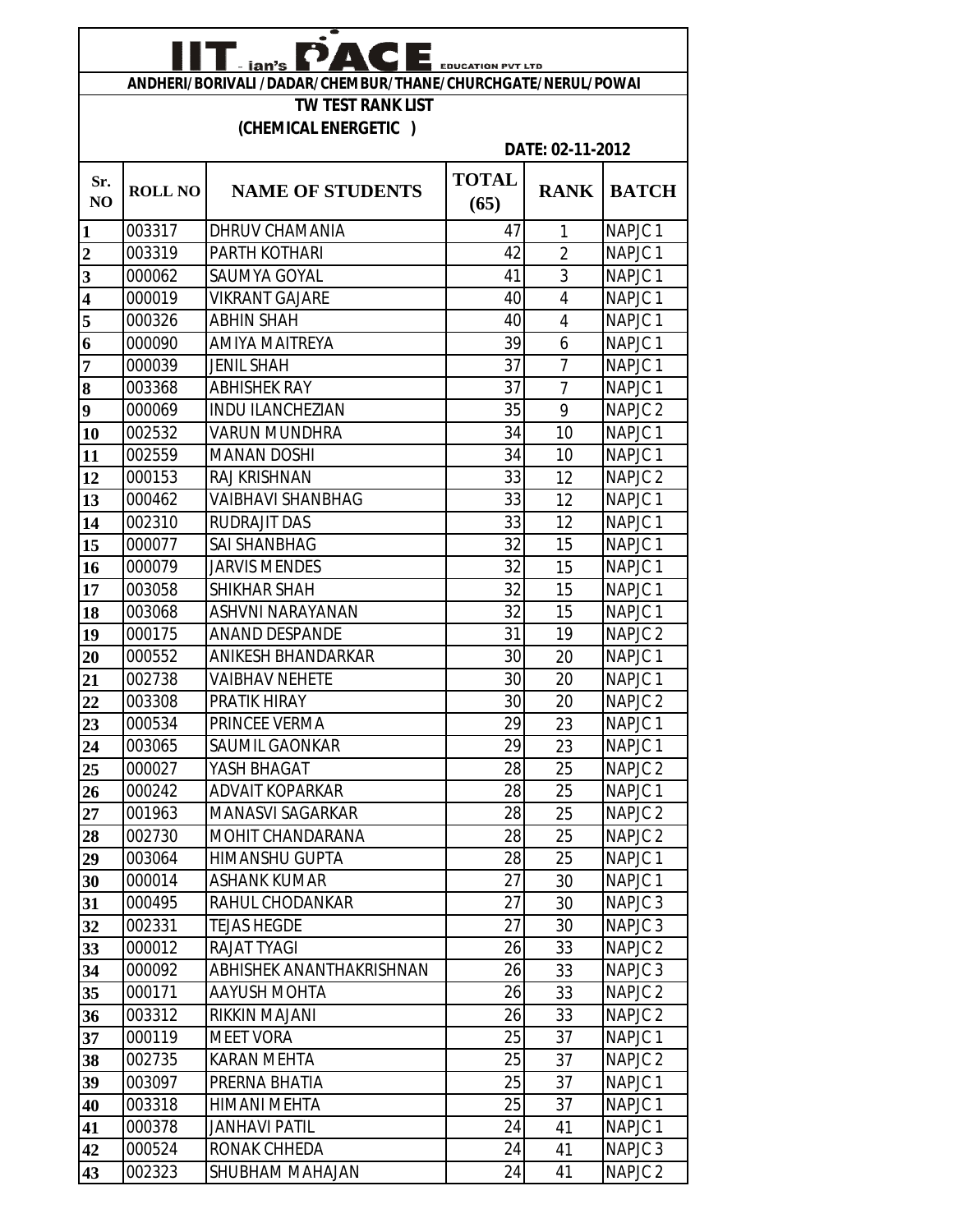| 44       | 002684           | <b>NINAD BHAT</b>                         | 23       | 44       | NAPJC <sub>1</sub>                       |
|----------|------------------|-------------------------------------------|----------|----------|------------------------------------------|
| 45       | 003075           | <b>MOHAK BHEDA</b>                        | 23       | 44       | NAPJC <sub>2</sub>                       |
| 46       | 003287           | <b>TIRTH SHAH</b>                         | 23       | 44       | NAPJC <sub>1</sub>                       |
| 47       | 000136           | <b>SHASHANK KHANNA</b>                    | 22       | 47       | NAPJC <sub>1</sub>                       |
| 48       | 000348           | <b>ABHISHEK SIWACH</b>                    | 22       | 47       | NAPJC <sub>1</sub>                       |
| 49       | 000372           | <b>VANSHIKA PODDAR</b>                    | 22       | 47       | NAPJC <sub>2</sub>                       |
| 50       | 000514           | <b>CHANDRASHEKHAR KUMAR</b>               | 22       | 47       | NAPJC <sub>1</sub>                       |
| 51       | 003060           | KRISHNA CHANGLANI                         | 22       | 47       | NAPJC <sub>3</sub>                       |
| 52       | 000028           | <b>CHINMAY SANKHE</b>                     | 21       | 52       | NAPJC <sub>2</sub>                       |
| 53       | 000047           | <b>AVINASH IYER</b>                       | 21       | 52       | NAPJC <sub>1</sub>                       |
| 54       | 000066           | <b>ANIKET LAD</b>                         | 21       | 52       | NAPJC <sub>1</sub>                       |
| 55       | 000086           | <b>ADNAN AHMAD</b>                        | 21       | 52       | NAPJC <sub>2</sub>                       |
| 56       | 002250           | <b>SHIVANI TASKAR</b>                     | 21       | 52       | NAPJC <sub>2</sub>                       |
| 57       | 003095           | <b>NEIL MALU</b>                          | 21       | 52       | NAPJC <sub>3</sub>                       |
| 58       | 000051           | <b>ADITYA GOLATKAR</b>                    | 20       | 58       | NAPJC <sub>1</sub>                       |
| 59       | 000100           | <b>JUDE PEREIRA</b>                       | 20       | 58       | NAPJC <sub>2</sub>                       |
| 60       | 000124           | <b>ANAY KAKADE</b>                        | 20       | 58       | NAPJC <sub>3</sub>                       |
| 61       | 000161           | <b>AKSHAT KEJRIWAL</b>                    | 20       | 58       | NAPJC <sub>1</sub>                       |
| 62       | 002675           | <b>HARSH SHETH</b>                        | 20       | 58       | NAPJC <sub>1</sub>                       |
| 63       | 003148           | <b>TANMAY BHOITE</b>                      | 20       | 58       | NAPJC <sub>1</sub>                       |
| 64       | 003186           | MIHIR DESHMUKH                            | 20       | 58       | NAPJC <sub>1</sub>                       |
| 65       | 000057           | <b>NEEL RENAVIKAR</b>                     | 19       | 65       | NAPJC <sub>2</sub>                       |
| 66       | 000313           | SHIVANI GAWADE                            | 19       | 65       | NAPJC <sub>1</sub>                       |
| 67       | 002707           | <b>VEDPRAKASH MISHRA</b>                  | 19       | 65       | NAPJC <sub>4</sub>                       |
| 68       | 003108           | <b>ANUJ KAPOOR</b>                        | 19       | 65       | NAPJC <sub>3</sub>                       |
| 69       | 003131           | <b>KARAN MASKARA</b>                      | 19       | 65       | NAPJC <sub>3</sub>                       |
| 70       | 003145           | <b>RAJEEV MOGHE</b>                       | 19       | 65       | NAPJC <sub>1</sub>                       |
| 71       | 000108           | <b>RUSHABH KHATTRI</b>                    | 18       | 71       | NAPJC <sub>2</sub>                       |
| 72       | 000186           | <b>JOHN BRITTO</b>                        | 18       | 71       | NAPJC <sub>1</sub>                       |
| 73       | 000404           | PRATIK MAHAJAN                            | 18       | 71       | NAPJC <sub>2</sub>                       |
| 74       | 002163           | PRANAV MHASKAR                            | 18       | 71       | NAPJC <sub>1</sub>                       |
| 75       | 002725           | PRANAV SHAH                               | 18       | 71       | NAPJC <sub>1</sub>                       |
| 76       | 003327           | MANAV SHAH                                | 18       | 71       | NAPJC <sub>3</sub>                       |
| 77       | 000033           | <b>HIMANSHU SANKHE</b>                    | 17       | 77       | NAPJC <sub>1</sub>                       |
| 78       | 000035           | <b>SHASWAT MOHANTY</b>                    | 17       | 77       | NAPJC <sub>1</sub>                       |
| 79       | 000345           | <b>HARSH CHAUDHARI</b>                    | 17       | 77       | NAPJC <sub>2</sub>                       |
| 80       | 002373           | <b>AMIT CHOPDE</b>                        | 17       | 77       | NAPJC <sub>1</sub>                       |
| 81       | 002396           | <b>AKSHAY KARHADE</b>                     | 17       | 77       | NAPJC <sub>6</sub>                       |
| 82       | 002690           | <b>MANTHAN VIDIYA</b>                     | 17       | 77       | NAPJC <sub>5</sub>                       |
| 83       | 002736           | <b>KARAN YADAV</b>                        | 17       | 77       | NAPJC <sub>1</sub>                       |
| 84       | 003146           | PARTH PANCHMIA                            | 17       | 77       | NAPJC <sub>1</sub>                       |
| 85       | 003189           | <b>SANTOSH TIWARI</b>                     | 17       | 77       | NAPJC <sub>3</sub>                       |
| 86       | 003281           | <b>MANAN MEHTA</b><br><b>ADITYA SIHAG</b> | 17       | 77       | NAPJC <sub>1</sub>                       |
| 87<br>88 | 000165           | RAUNAK DESHMUKH                           | 16<br>16 | 87<br>87 | NAPJC <sub>2</sub><br>NAPJC <sub>2</sub> |
| 89       | 000270<br>000398 | <b>AMAN SHARMA</b>                        | 16       | 87       | NAPJC <sub>3</sub>                       |
|          | 002676           | SARTHAK AGRAWAL                           | 16       | 87       | NAPJC <sub>2</sub>                       |
| 90<br>91 | 002692           | SIDDHARTH RAMNUJAM                        | 16       | 87       | NAPJC <sub>3</sub>                       |
| 92       | 003315           | <b>ISHAAN JAIN</b>                        | 16       | 87       | NAPJC <sub>3</sub>                       |
| 93       | 003771           |                                           | 16       | 87       |                                          |
| 94       | 000169           | <b>KAVAN SHETH</b>                        | 15       | 94       | NAPJC <sub>2</sub>                       |
| 95       | 000239           | <b>VARSHA SESHADRI</b>                    | 15       | 94       | NAPJC 4                                  |
|          |                  |                                           |          |          |                                          |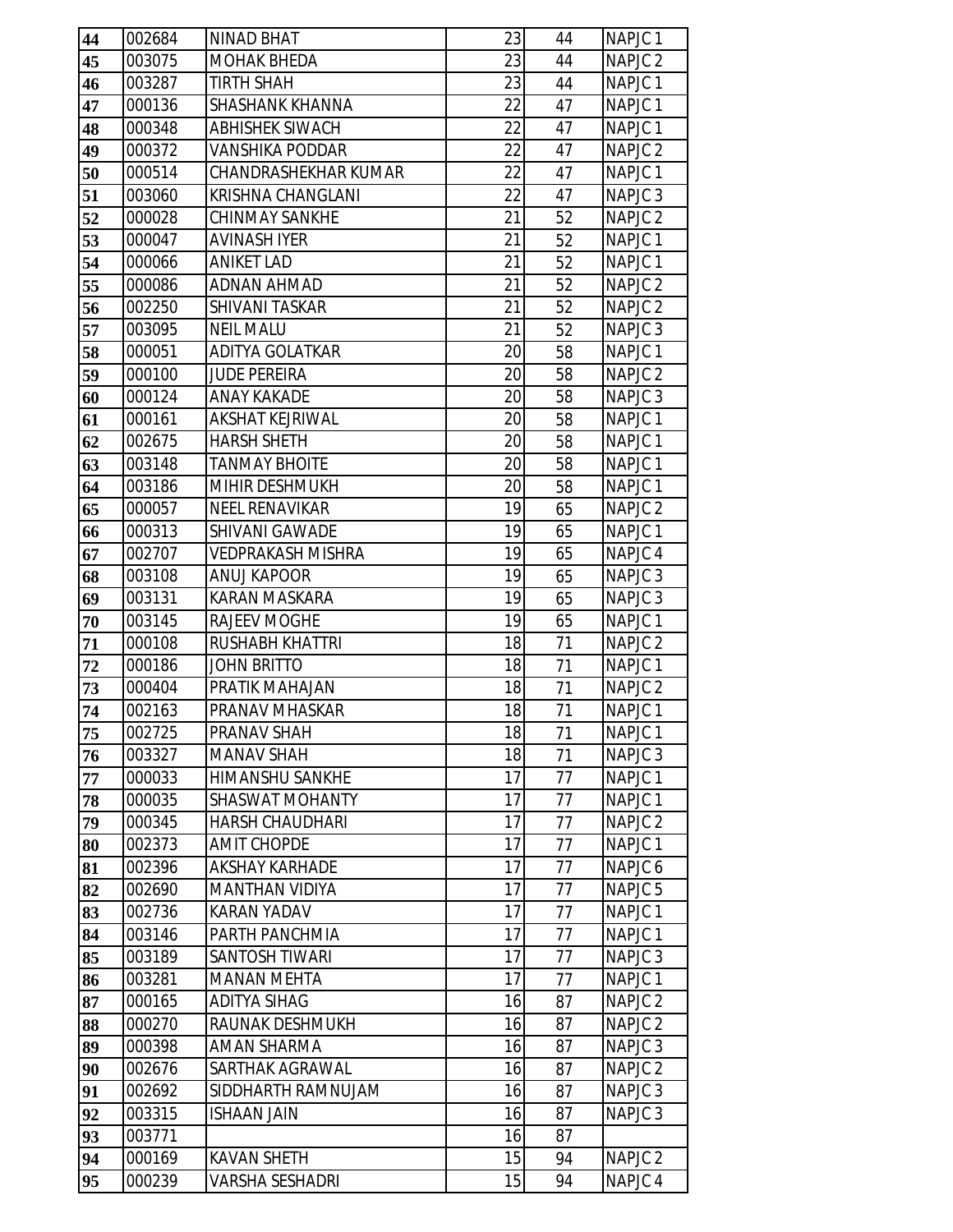| 96         | 000320           | NIRAJ VIDWANS                              | 15             | 94         | NAPJC <sub>2</sub>                       |
|------------|------------------|--------------------------------------------|----------------|------------|------------------------------------------|
| 97         | 000526           | ZEESHAN GILANI                             | 15             | 94         | NAPJC <sub>3</sub>                       |
| 98         | 002119           | <b>AKHIL SENROY</b>                        | 15             | 94         | NAPJC <sub>3</sub>                       |
| 99         | 000087           | <b>SUYASH RAMTEKE</b>                      | 14             | 99         | NAPJC <sub>2</sub>                       |
| 100        | 000557           | <b>BHUSHAN BORSE</b>                       | 14             | 99         | NAPJC <sub>4</sub>                       |
| 101        | 002737           | <b>SAHIL PATIL</b>                         | 14             | 99         | NAPJC <sub>3</sub>                       |
| 102        | 003090           | <b>SHIVANGI PANCHOLI</b>                   | 14             | 99         | NAPJC <sub>2</sub>                       |
| 103        | 003100           | MURTUZA MERCHANT                           | 14             | 99         | NAPJC <sub>1</sub>                       |
| 104        | 003116           | SIDDHARTH BAGDI                            | 14             | 99         | NAPJC <sub>2</sub>                       |
| 105        | 000018           | SHREEPOOJA SINGH                           | 13             | 105        | NAPJC <sub>2</sub>                       |
| 106        | 000064           | <b>AKSHAT AGARWAL</b>                      | 13             | 105        | NAPJC <sub>2</sub>                       |
| 107        | 000072           | YASH SURYAWANSHI                           | 13             | 105        | NAPJC <sub>2</sub>                       |
| 108        | 000491           | <b>SWAPNEEL MEHTA</b>                      | 13             | 105        | NAPJC <sub>1</sub>                       |
| 109        | 002132           | <b>MANAN GOYAL</b>                         | 13             | 105        | NAPJC <sub>3</sub>                       |
| 110        | 003326           | <b>HARSHAL MAHAJAN</b>                     | 13             | 105        | NAPJC <sub>1</sub>                       |
| 111        | 000137           | AAYUSH CHASKAR                             | 12             | 111        | NAPJC <sub>5</sub>                       |
| 112        | 000147           | <b>VIJAY SUBRAMANIAN</b>                   | 12             | 111        | NAPJC 6                                  |
| 113        | 000248           | OMKAR KARMARKAR                            | 12             | 111        | NAPJC <sub>1</sub>                       |
| 114        | 000371           | RHETT DSOUZA                               | 12             | 111        | NAPJC <sub>1</sub>                       |
| 115        | 000377           | <b>DEV VORA</b>                            | 12             | 111        | NAPJC 4                                  |
| 116        | 002121           | <b>JAINIL JAIN</b>                         | 12             | 111        | NAPJC <sub>3</sub>                       |
| 117        | 002683           | PRATIK BHAMBHANI                           | 12             | 111        | NAPJC <sub>2</sub>                       |
| 118        | 002691           | <b>MOHIT NATHANI</b>                       | 12             | 111        | NAPJC <sub>3</sub>                       |
| 119        | 000078           | <b>ROHAN VORA</b>                          | 11             | 119        | NAPJC <sub>1</sub>                       |
| 120        | 000081           | <b>SAGAR MANIAR</b>                        | 11             | 119        | NAPJC <sub>3</sub>                       |
| 121        | 000408           | <b>ANUSHIKA SINGH</b>                      | 11             | 119        | NAPJC <sub>3</sub>                       |
| 122        | 001448           | SIDDHANT PRADHAN                           | 11             | 119        | NAPJC <sub>1</sub>                       |
| 123        | 002716           | <b>AKSHAT BARBHAYA</b>                     | 11             | 119        | NAPJC <sub>2</sub>                       |
| 124        | 000048           | <b>SUMIRAN MITTAL</b>                      | 10             | 124        | NAPJC <sub>3</sub>                       |
| 125        | 000068<br>000093 | <b>RUDRESH PANCHAL</b>                     | 10<br>10       | 124        | NAPJC <sub>1</sub>                       |
| 126<br>127 | 000085           | <b>RAJ GARUDKAR</b><br><b>ADITYA KHARE</b> | $\overline{9}$ | 124<br>127 | NAPJC <sub>3</sub><br>NAPJC <sub>2</sub> |
| 128        | 000507           | SANTOSHMURTI DAPTARDAR                     | 9              | 127        | NAPJC <sub>3</sub>                       |
| 129        | 000522           | <b>AMAN VIRANI</b>                         | 9              | 127        | NAPJC 2                                  |
| 130        | 001386           | <b>VARUN PIMPPALE</b>                      | 9              | 127        | NAPJC <sub>3</sub>                       |
| 131        | 002129           | <b>ANIMESH ROY</b>                         | 9              | 127        | NAPJC <sub>3</sub>                       |
| 132        | 002541           | <b>VINAY PODDAR</b>                        | 9              | 127        | NAPJC <sub>2</sub>                       |
| 133        | 003101           | SANJIT SHINDE                              | 9              | 127        | NAPJC <sub>3</sub>                       |
| 134        | 003313           | YASH SHUKLA                                | 9              | 127        | NAPJC 2                                  |
| 135        | 000121           | <b>SAURABH PARIKH</b>                      | 8              | 135        | NAPJC <sub>2</sub>                       |
| 136        | 000158           | <b>KARAN PRAHARAJ</b>                      | 8              | 135        | NAPJC <sub>2</sub>                       |
| 137        | 001469           |                                            | 8              | 135        |                                          |
| 138        | 002755           | <b>TEJAS LAD</b>                           | 8              | 135        | NAPJC 4                                  |
| 139        | 003134           | SUVESHA CHANDRASEKARAN                     | 8              | 135        | NAPJC <sub>5</sub>                       |
| 140        | 000008           |                                            | 7              | 140        |                                          |
| 141        | 000106           | PRANAV RATHOD                              | $\overline{7}$ | 140        | NAPJC <sub>2</sub>                       |
| 142        | 000005           |                                            | 6              | 142        |                                          |
| 143        | 003144           | SHUBH KHANDELWAL                           | 6              | 142        | NAPJC <sub>3</sub>                       |
| 144        | 000102           | <b>HARSH MALIWAL</b>                       | 5              | 144        | NAPJC 2                                  |
| 145        | 003296           | PRAKRITI SINHA                             | 5              | 144        | NAPJC <sub>3</sub>                       |
| 146        | 003207           | PULKIT SHARMA                              | 4              | 146        | NAPJC <sub>3</sub>                       |
| 147        | 000011           | SHUBHAM KULKARNI                           | 3              | 147        | NAPJC <sub>3</sub>                       |